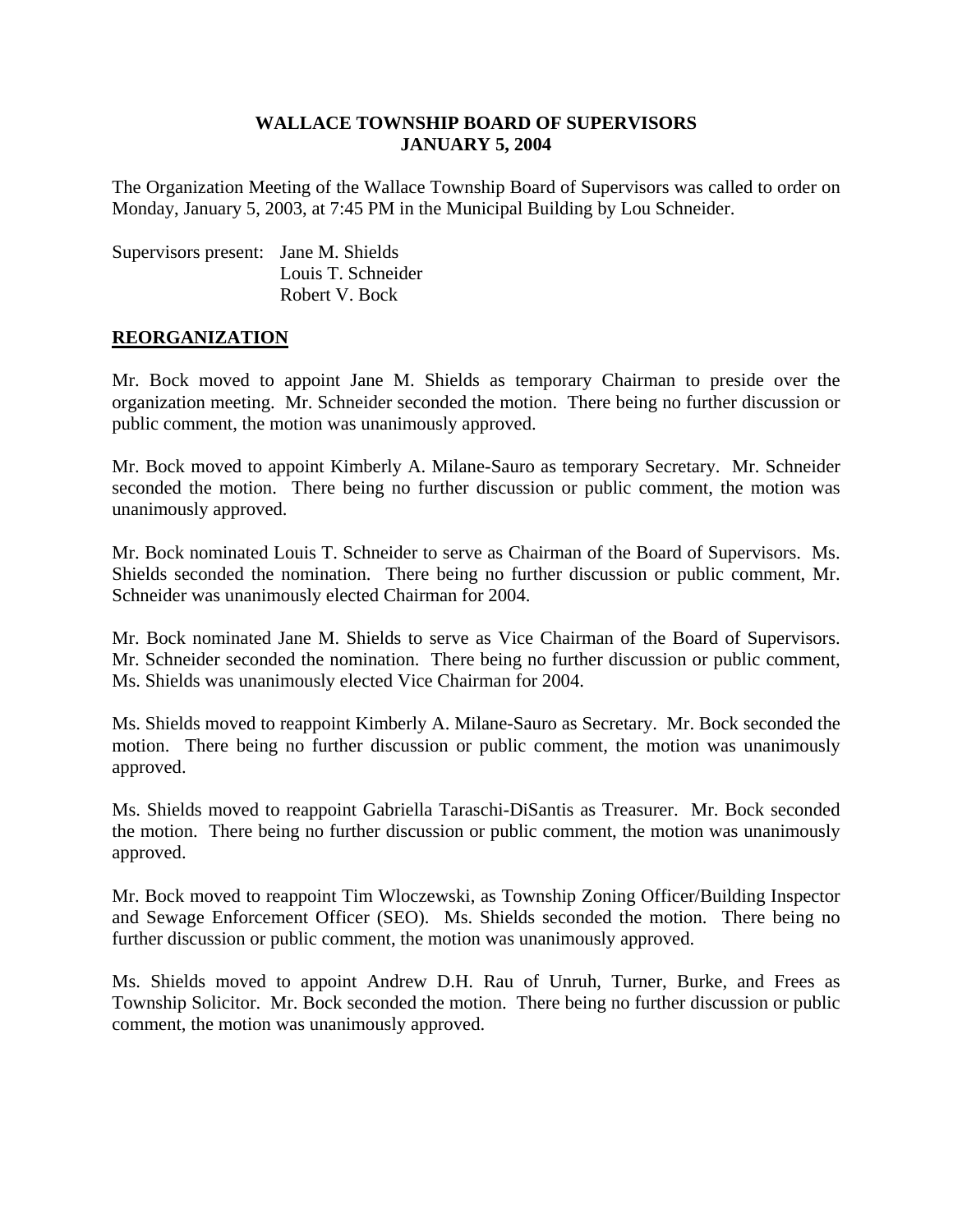Mr. Bock moved to reappoint Castle Valley Consultants as Township Engineer. Ms. Shields seconded the motion. There being no further discussion or public comment, the motion was unanimously approved.

Ms. Shields moved to reappoint John R. Miller as the Vacancy Board member. Mr. Bock seconded the motion. There being no further discussion or public comment, the motion was unanimously approved.

Ms. Shields moved to assign the Supervisory duties for 2004 as follows: Road Department Liaison – Robert V. Bock; Police Liaison and reappointment to the Brandywine Regional Police Commission as a representative for Wallace Township – Jane M. Shields; and Buildings  $\&$ Grounds – Louis T. Schneider. Mr. Bock seconded the motion. There being no further discussion or public comment, the motion was unanimously approved.

Ms. Shields moved to reappoint the following volunteers to new terms as follows:

Park & Recreation Board (5 year terms) – Dennis Shores and Robert Bebee

Municipal Authority (5 year terms) – Michael DiSantis

Planning Commission (5 year terms) –

Zoning Hearing Board (5 year terms) – Jay Heim

Historical Commission (5 year terms) – Bonnie Radford

Special Fire Police (annual) – Rich Hlavacek, Ron Fraser, Mark Fraser, Brian Fraser, and Steve Sheller

Mr. Bock seconded the motion. There being no further discussion or public comment, the motion was unanimously approved.

Ms. Shields moved to appoint Jill Givler as the DARC representative for 2004. Mr. Bock seconded the motion. There being no further discussion or public comment, the motion was unanimously approved.

Ms. Shields moved to appoint Downingtown National Bank, First Financial Bank, and PLGIT (PA Local Government Investment Trust) as depositories. Mr. Bock seconded the motion. There being no further discussion or public comment, the motion was unanimously approved.

Ms. Shields moved to set the rate of compensation for the Board of Auditors at \$10.00/hour. Mr. Bock seconded the motion. There being no further discussion or public comment, the motion was unanimously approved.

Ms. Shields moved to set the amount of the Treasurer's Bond limit at \$500,000. Mr. Bock seconded the motion. There being no further discussion or public comment, the motion was unanimously approved.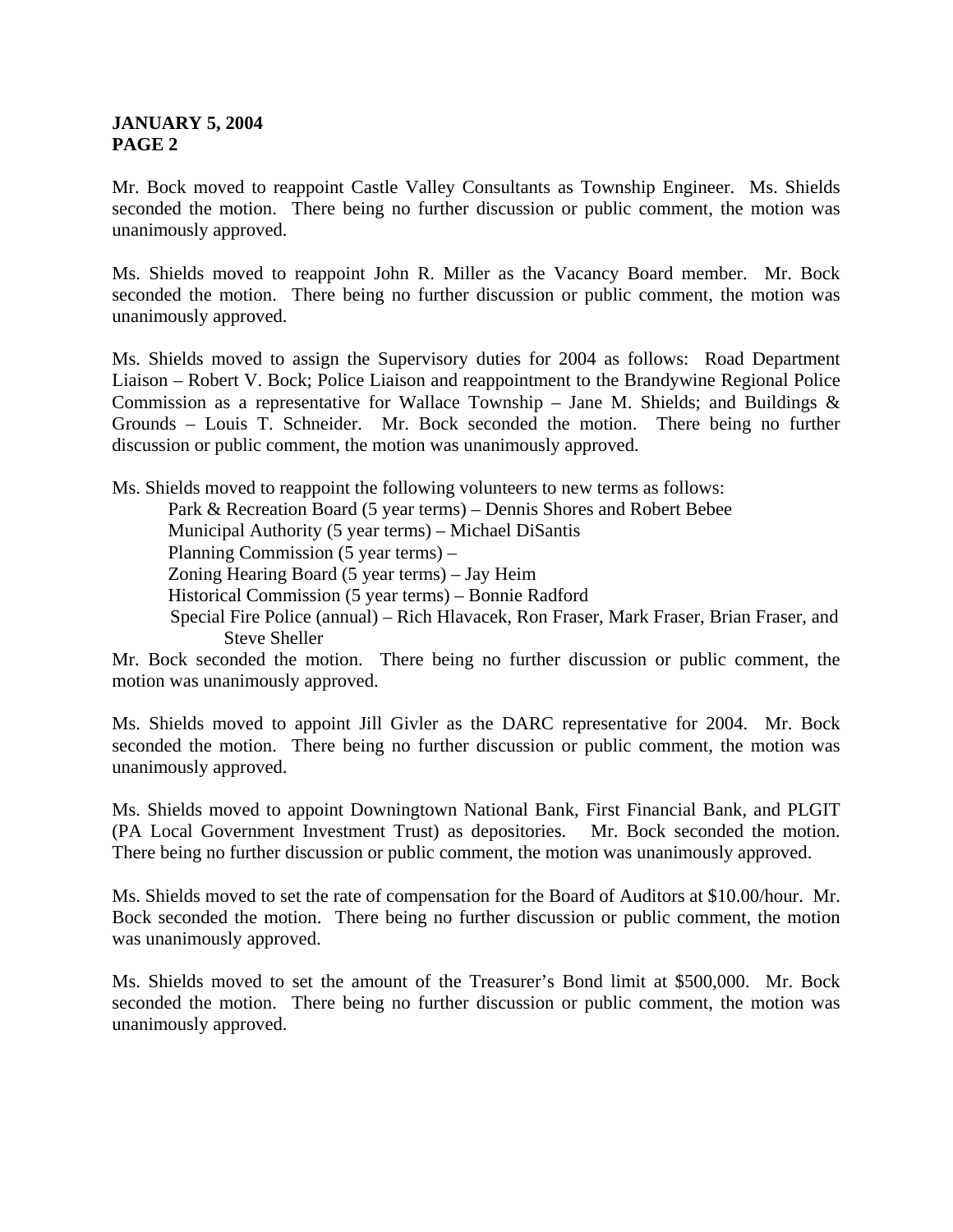Ms. Shields moved to established the meeting schedule for 2004 as follows:

| <b>Board of Supervisors</b>                                            | $1st$ Wednesday @ 7:30 PM                                                           |
|------------------------------------------------------------------------|-------------------------------------------------------------------------------------|
|                                                                        | 3 <sup>rd</sup> Wednesday @ 8:00 AM                                                 |
| <b>Planning Commission</b>                                             | $2nd$ Wednesday @ 7:30 PM                                                           |
|                                                                        | (Workshops to be held on the 4 <sup>th</sup> Wednesday $\omega$ 7:30 PM, as needed) |
| <b>Municipal Authority</b>                                             | $2nd$ Monday @ 7:30 PM                                                              |
| Park Board                                                             | $3rd$ Monday @ 7:30 PM                                                              |
| <b>Historical Commission</b>                                           | $4th$ Monday @ 7:00 PM                                                              |
| (Meeting to be held at the old township building $-451$ Fairview Road) |                                                                                     |
| <b>Village Task Force</b>                                              | $1st$ Thursday @ 7:30 PM                                                            |
| (Meeting to be held at the old township building $-451$ Fairview Road) |                                                                                     |
| <b>Zoning Hearing Board</b>                                            | Meets upon application                                                              |

Mr. Bock seconded the motion. There being no further discussion or public comment, the motion was unanimously approved.

Mr. Bock moved to renew the present Holiday Schedule for all employees to include New Year's Day, Martin Luther King Day, President's Day, Memorial Day, Independence Day, Labor Day, Columbus Day, Veteran's Day, Thanksgiving Day, and Christmas Day. Ms. Shields seconded the motion. There being no further discussion or public comment, the motion was unanimously approved.

Ms. Shields moved to certify all three Supervisors be appointed as voting delegates to the annual State Convention in Hershey, PA, on April 18-21, 2004. Mr. Bock seconded the motion. There being no further discussion or public comment, the motion was unanimously approved.

Ms. Shields moved to adopt Resolution #04-1 to re-establish the existing fee schedule related to the filing of applications for building permits in 2004. Mr. Bock seconded the motion. There being no further discussion or public comment, the motion was unanimously approved.

Ms. Shields moved to adopt Resolution #04-2 to re-establish the existing fee schedule related to the filing of subdivision and land development applications in 2004. Mr. Bock seconded the motion. There being no further discussion or public comment, the motion was unanimously approved.

Ms. Shields moved to adopt Resolution #04-3 to re-establish the existing escrow fees related to the review of subdivision and land development plans in 2004. Mr. Bock seconded the motion. There being no further discussion or public comment, the motion was unanimously approved.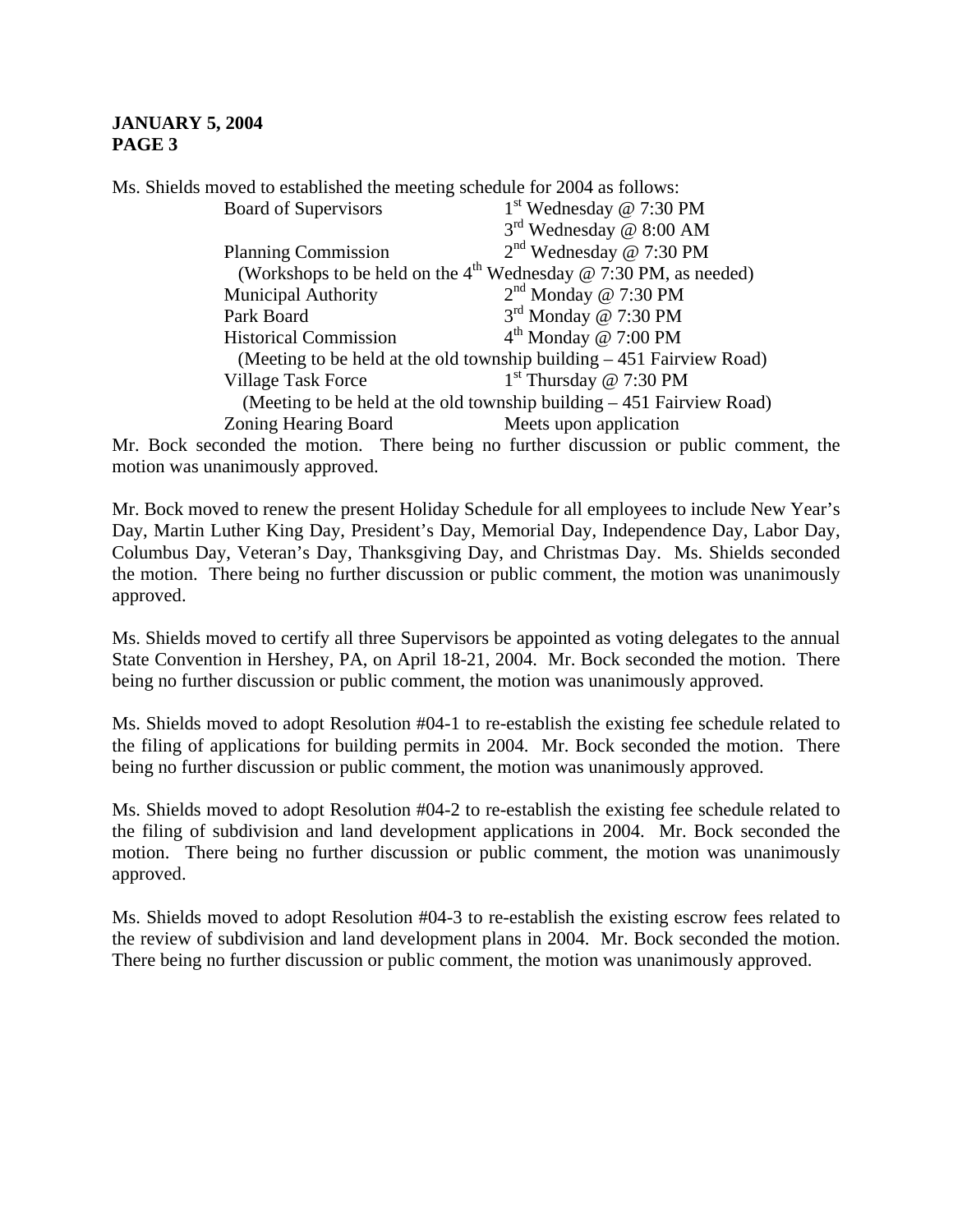Ms. Shields moved to adopt Resolution #04-4 establishing boundaries for emergency services providers in Wallace Township, including the four lots located in the Upper Uwchlan Township portion of the Chalfant/St. Giles Subdivision. This Resolution allows the Fire Chief to establish service boundaries for Advanced Life Support (ALS), Basic Life Support (BLS) and helicopter service. Mr. Bock seconded the motion. There being no further discussion or public comment, the motion was unanimously approved.

Ms. Shields moved to adopt Resolution #04-5 to re-establish the existing fee schedule related to the filing of conditional use applications, and zoning hearing applications in 2004. Mr. Bock seconded the motion. There being no further discussion or public comment, the motion was unanimously approved.

Ms. Shields moved to approve the Fire Company's calendar of fundraising activities for coverage under the worker's compensation insurance as follows: Chicken BBQ on June 27 and Turkey Raffle on November 18. Mr. Bock seconded the motion. There being no further discussion or public comment, the motion was unanimously approved.

Mr. Bock moved to approve the 2004 bill to be sent to Devereux for fee-in-lieu of taxes. Ms. Shields seconded the motion. There being no further discussion or public comment, the motion was unanimously approved.

Ms. Shields moved to adjourn the reorganization meeting at 8:00 PM. Mr. Bock seconded the motion. There being no further discussion or public comment, the motion was unanimously approved.

# **BUSINESS MEETING**

The Chairman called the Business Meeting of the Wallace Township Board of Supervisors to order on Monday, January 5, 2003, at 8:00 PM in the Municipal Building.

# **PUBLIC COMMENT**

Mr. Schneider announced that beginning this year, the Board will be taking public comment only at the beginning and end of each meeting as well as at every vote.

#### **MINUTES**

Mr. Bock moved to approve the minutes of the November 5, November 19 and December 3 meetings. Ms. Shields seconded the motion. There being no further discussion or public comment, the motion was unanimously approved.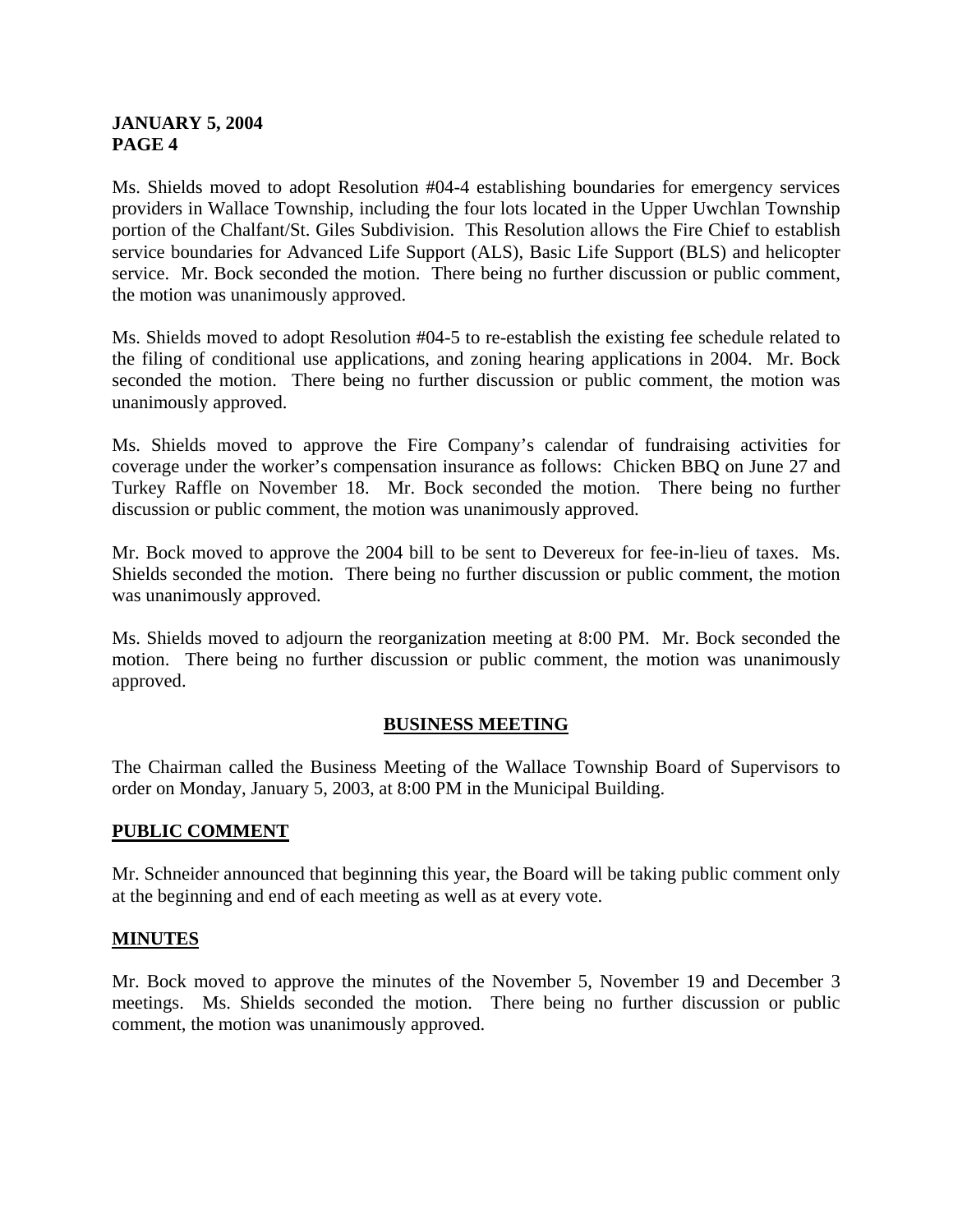## **TREASURER'S REPORT**

General Fund Receipts deposited during the month of December totaled \$65,107.48.

Ms. Shields moved to approve forty-one (41) bills, payable from the General Fund, for the month totaling \$81,998.01. Mr. Bock seconded the motion. There being no further discussion or public comment, the motion was unanimously approved.

Ms. Shields moved to approve four (4) bills, payable from the State Fund, for the month totaling \$3,734.15. Mr. Bock seconded the motion. There being no further discussion or public comment, the motion was unanimously approved.

#### **CORRESPONDENCE**

See list of correspondence attached hereto and made a part hereof.

#### **ZONING REPORT**

Tim Wloczewski reported that six (6) new building permits were approved last month as follows:

 #03-95 - 1241 Little Conestoga Road (Garage) #03-97 – 441 Fairview Road (Fence) #03-98 – 28 Walnut Bank Road (House) #03-99 – 424 Indian Run Road (Addition) #03-100 – Lot #2, Steepleview Drive (Deck) #03-101 – 440 Highspire Road (House)

A request has been made by William Harple, owner of 1511 Creek Road, to apply clean fill to his property. Mr. Harple has supplied a land survey plan and E&S plan approved by Chester County. All of the E&S control measures have been inspected and approved. Approval has been granted to allow Mr. Harple to apply approximately 400 tons of clean fill to the rear yard of said parcel.

An "Enforcement Notice" has been sent to Sharp Builders for the property located at 1890 Creek Road, requiring the property owners to comply with the current International Property Maintenance Code 2000, which requires the property owner to provide protective treatment to the exterior of the building. They were given 45-days to comply.

#### **POLICE REPORT**

Chief Kocsi was not present at the meeting. His report was read by Ms. Shields. It was reported that for the month of December the activity report is as follows: 87 investigations; 11 traffic citations; 10 traffic warnings; 3 traffic accidents; 2 criminal arrests and 3 summary arrests. At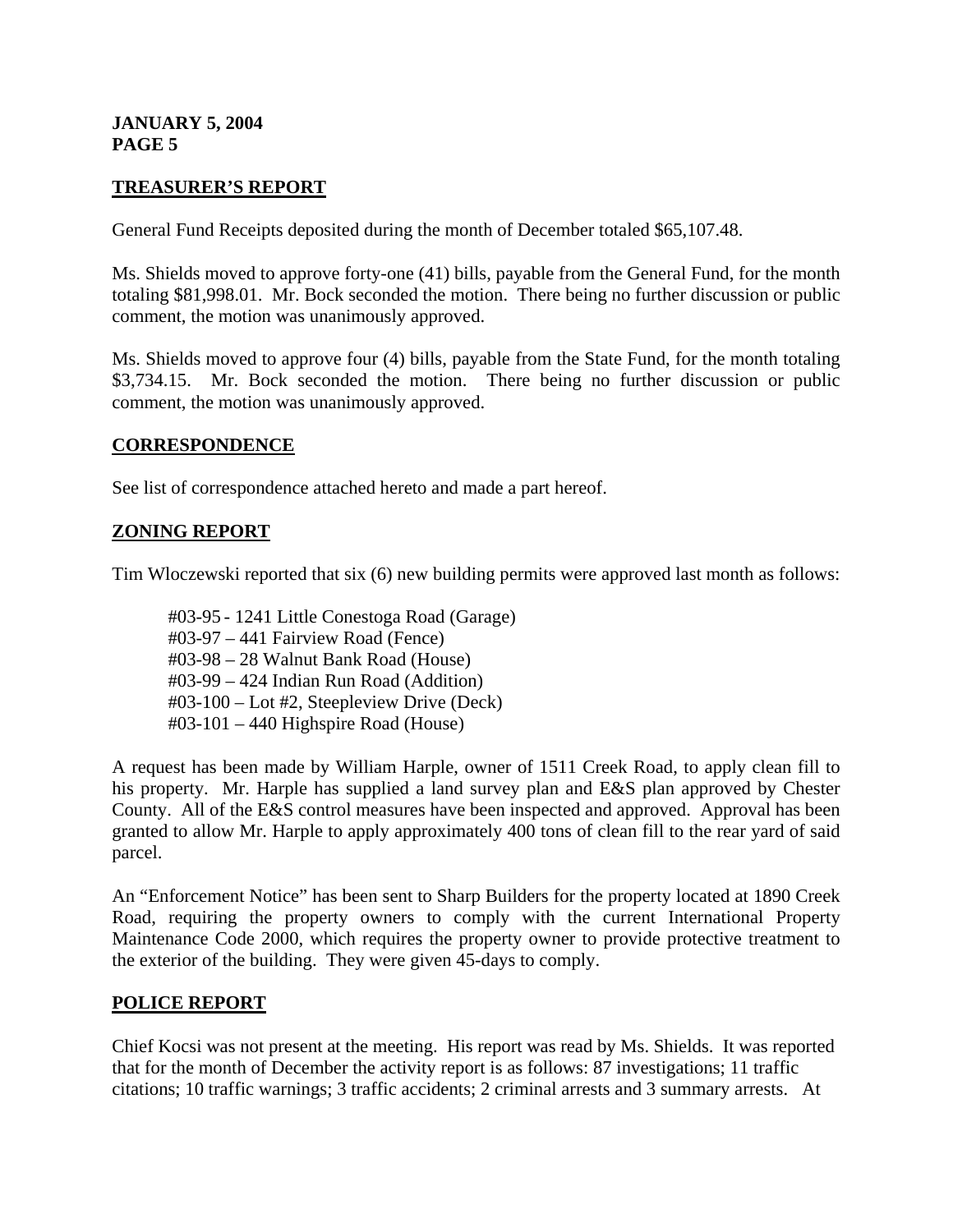the last meeting a question was raised regarding hunting on the Hankin property. Chief Kocsi spoke with Hankin's Director of Property Management and it was confirmed that no hunting is permitted on the property by anyone including employees. If anyone suspects a violation, please contact the police department.

# **HISTORICAL COMMISSION**

None.

# **PARK BOARD**

None.

# **PLANNING COMMISSION**

Skip McGrew reported that the Planning Commission will be walking the Bernard tract this Saturday and will be discussing the issue at their next meeting.

## **SUBDIVISIONS**

None.

# **OLD BUSINESS**

Mr. Bock moved to approval the contract provided by Evergreen Landscape Associates for the scope of work to be performed at Alice Park, as approved by the Township Solicitor. Ms. Shields seconded the motion. There being no further discussion or public comment, the motion was unanimously approved.

Discussion regarding the open space referendum will be placed in the agenda for the next meeting.

Discussion regarding the open space easement for  $\frac{1}{2}$  of Alice Park will be placed on the agenda for the next meeting.

#### **NEW BUSINESS**

Steepleview – By letter dated 12/24/03, the Township Engineer recommended approval of escrow release #6 in the amount of \$105,100.43 for erosion control and earthwork. Ms. Shields moved to approve escrow release #6 for the Steepleview Subdivision as recommended by the Township Engineer. Mr. Bock seconded the motion. There being no further discussion or public comment, the motion was unanimously approved.